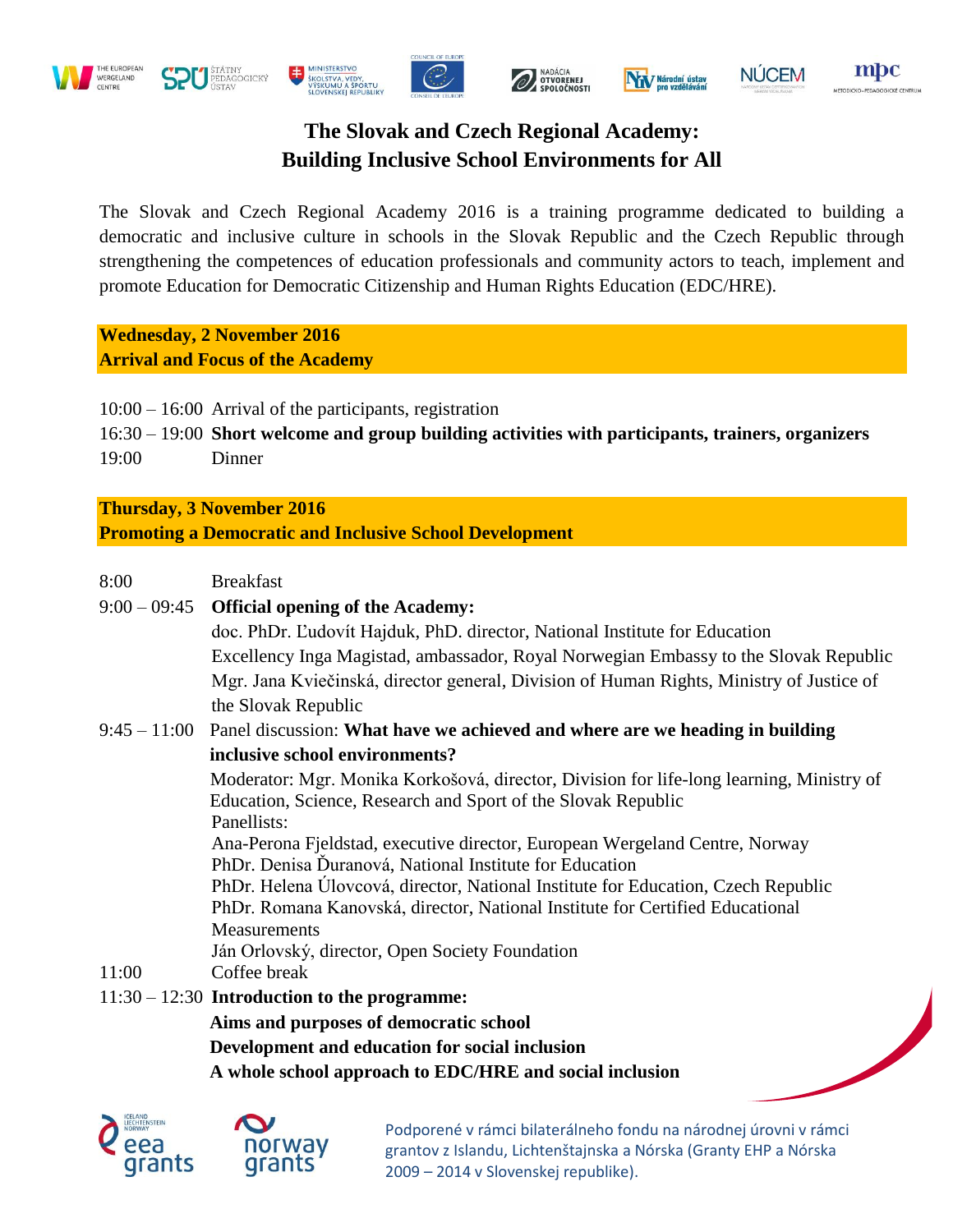





mpc

- 12:30 Lunch
- 14:00 15:30 **"Our School"**: **Assessment and challenges for making schools a democratic and inclusive space for all**
- 15:30 Coffee break
- 16:00 18:00 **Building an inclusive school community**
- 18:00 **Home groups**
- 19:00 Dinner

Social event: International evening

## **Friday, 4 November 2016**

### **Building Inclusive School Environments for All**

| 8:00  | <b>Breakfast</b>                                                                                      |
|-------|-------------------------------------------------------------------------------------------------------|
|       | $9:00-10:30$ Exploring diversity and social inclusion in schools, in our local communities and in the |
|       | region                                                                                                |
| 10:30 | Coffee break                                                                                          |
|       | $11:00 - 12:30$ Understanding root causes and forms of marginalization, social exclusion and          |
|       | discrimination and the need for inclusive strategies                                                  |
| 12:30 | Lunch                                                                                                 |
|       | $14:00-15:30$ Teaching and learning about controversial issues – enhancing competences and skills     |
|       | for social inclusion                                                                                  |
| 15:30 | Coffee break                                                                                          |
|       | $16:00 - 17:00$ Learning from international examples of good practices for enhancing social inclusion |
|       | $17:00 - 18:00$ Everyday reality of immigrants in Slovakia, myths and fears                           |
|       | Zuzana Bargerová, Centre for the Research of Ethnicity and Culture                                    |
| 18:00 | Home groups                                                                                           |
| 19:00 | Dinner                                                                                                |

**Saturday, 5 November 2016 Placing the School within the Society and Building Community Links and Local Partnerships**

| 8:00  | <b>Breakfast</b>                                                               |
|-------|--------------------------------------------------------------------------------|
|       | $9:00-10:30$ Strengthening active participation and building partnerships      |
| 11:00 | Coffee break                                                                   |
|       | $11:30 - 12:30$ Reaching out to the wider community and potential partnerships |
| 12:30 | Lunch                                                                          |



Podporené v rámci bilaterálneho fondu na národnej úrovni v rámci grantov z Islandu, Lichtenštajnska a Nórska (Granty EHP a Nórska 2009 – 2014 v Slovenskej republike).